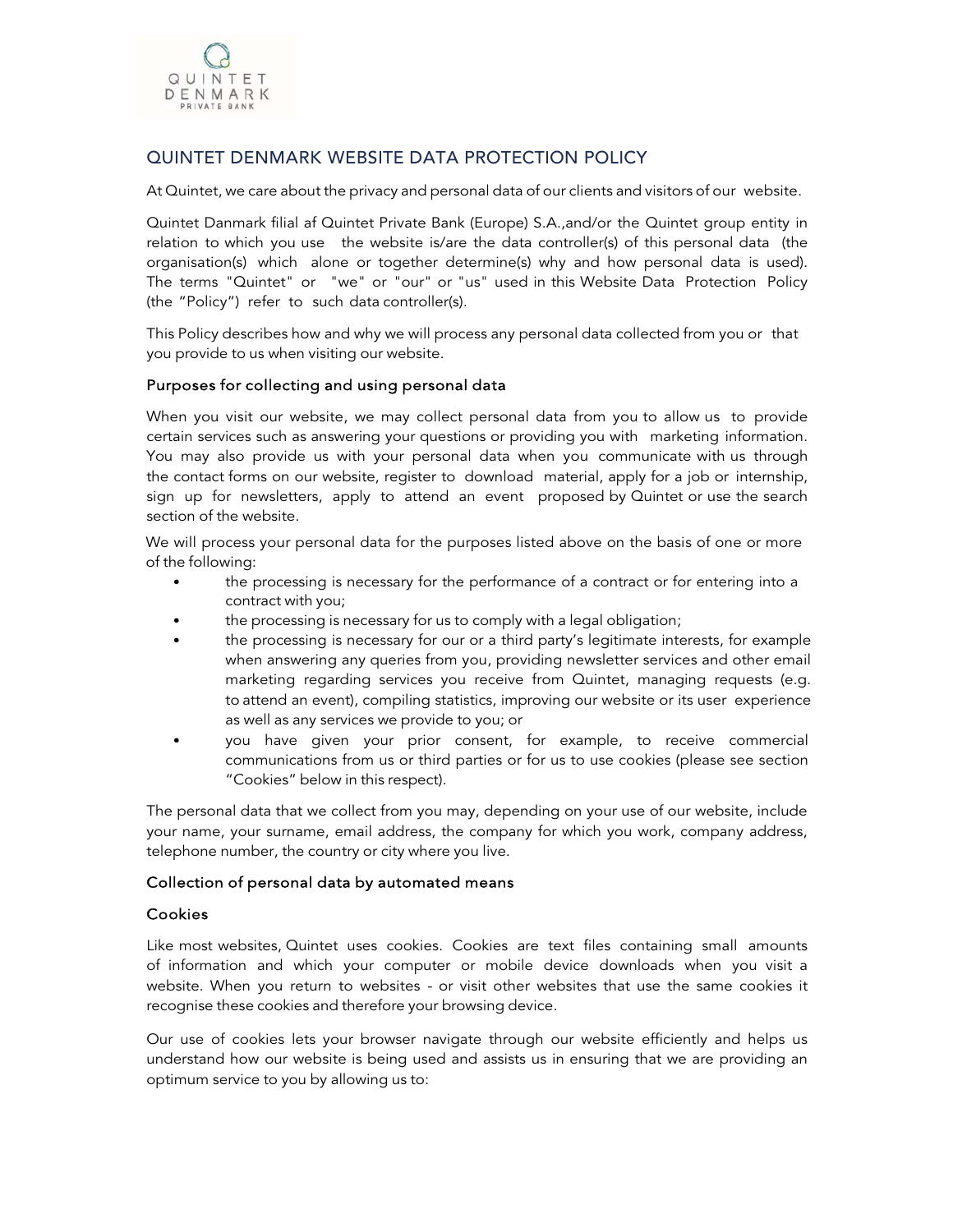

- provide the requested services and ensure the security of the website and user;
- recognise your device so you do not have to give the same information several times during one visit;
- measure how many people are using our website and how they are using it, so that we can make our website faster, easier and more relevant to use.

### What cookies do we use?

Generally, we use cookies to perform four different functions:

1. Essential cookies

Some cookies are essential to carry out operations on our website and pages. For example, some cookies allow us to identify the user and to ensure that the user can access registration or log in to pages.

These cookies do not include information about you that could be used for marketing purposes or remember where you have been on the internet. This category of cookies should not be disabled. If a user chooses to make these cookies inactive, they will not be able to access the full content of the pages visited.

| <b>Name</b>           | Quintet<br>cookie or<br>Third-party<br>cookie | <b>Session cookie</b><br>or persistent<br>cookie | Purpose                                                                                                                                                                                                                                                                                                                                                                                                                                                                                                                                                                                             |
|-----------------------|-----------------------------------------------|--------------------------------------------------|-----------------------------------------------------------------------------------------------------------------------------------------------------------------------------------------------------------------------------------------------------------------------------------------------------------------------------------------------------------------------------------------------------------------------------------------------------------------------------------------------------------------------------------------------------------------------------------------------------|
| OptanonConsent        | Quintet<br>cookie                             | 1 year                                           | This cookie is set by<br>OneTrust's cookie<br>compliance solution. It<br>stores information about<br>the categories of cookies<br>that the site uses and<br>whether visitors have<br>given or withdrawn their<br>consent to use each<br>category. This allows site<br>owners to prevent the<br>creation of cookies in<br>each category in users'<br>browsers when consent is<br>not given. The cookie has<br>a normal life span of one<br>year, so that returning<br>visitors will remember<br>their preferences. It does<br>not contain any<br>information identifying<br>the visitor to the site. |
| OptanonAlertBoxClosed | Quintet<br>cookie                             | 1 year                                           | This cookie is set by<br>websites using certain<br>versions of the cookie law<br>compliance solution from<br>OneTrust. It is set after<br>visitors have seen a<br>cookie information notice<br>and in some cases only<br>when they actively close                                                                                                                                                                                                                                                                                                                                                   |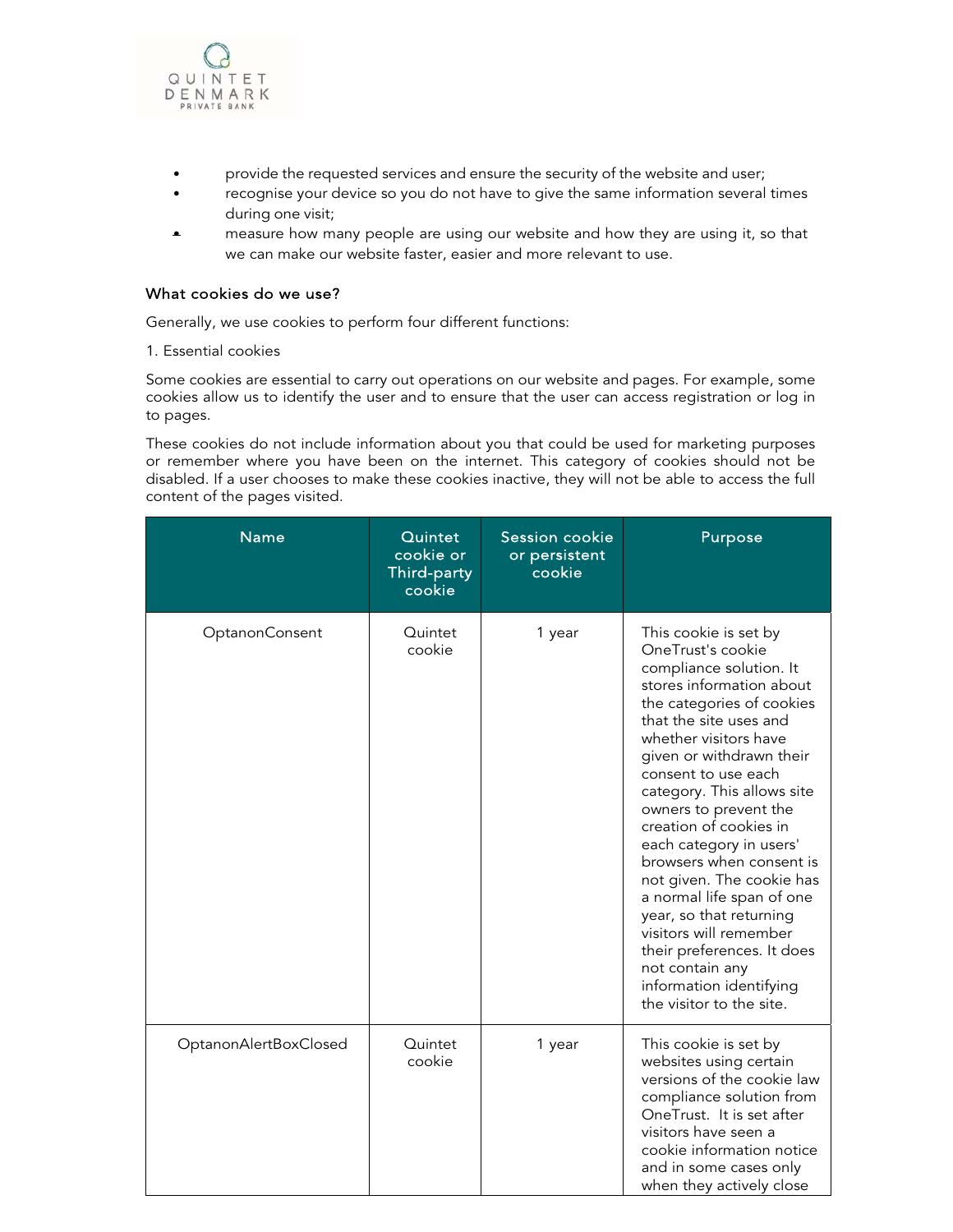

| <b>Name</b>  | Quintet<br>cookie or<br>Third-party<br>cookie | <b>Session cookie</b><br>or persistent<br>cookie | Purpose                                                                                                                                                                                                                                                                                                        |
|--------------|-----------------------------------------------|--------------------------------------------------|----------------------------------------------------------------------------------------------------------------------------------------------------------------------------------------------------------------------------------------------------------------------------------------------------------------|
|              |                                               |                                                  | the notice down. It<br>enables the website not<br>to show the message<br>more than once to a user.<br>The cookie has a one year<br>lifespan and contains no<br>personal information.                                                                                                                           |
| eupubconsent | Quintet<br>cookie                             | 1 year                                           | This cookie is used by<br>the IAB Europe<br>Transparency &<br>Consent Framework to<br>store the user's<br>consent to the data<br>collection Purposes.<br>The cookie holds an<br>encrypted consent<br>string that vendors<br>participating in the<br>framework can read<br>and determine the<br>user's consent. |
| ARRAffinity  | Quintet<br>cookie                             | Session cookie                                   | This cookie is set by<br>websites run on the<br>Windows Azure cloud<br>platform. It is used for<br>load balancing to make<br>sure the visitor page<br>requests are routed to<br>the same server in any<br>browsing session.                                                                                    |

# 2. Performance and analysis cookies

These cookies collect information about how visitors use the website, for example which pages visitors look at most often and whether they receive error messages from certain pages. These cookies do not collect information that can identify you. Any information that these cookies collect is anonymous and is only used to improve the functioning of our site.

| <b>Name</b>   | Quintet cookie<br>or Third-party<br>cookie | <b>Session cookie</b><br>or persistent<br>cookie | Purpose                                                                                                                                        |
|---------------|--------------------------------------------|--------------------------------------------------|------------------------------------------------------------------------------------------------------------------------------------------------|
| $_{\rm -}$ ga | Quintet cookie                             | 2 years                                          | This cookie name is<br>associated with<br>Google Universal<br>Analytics - which is an<br>important update of<br>Google's most<br>commonly used |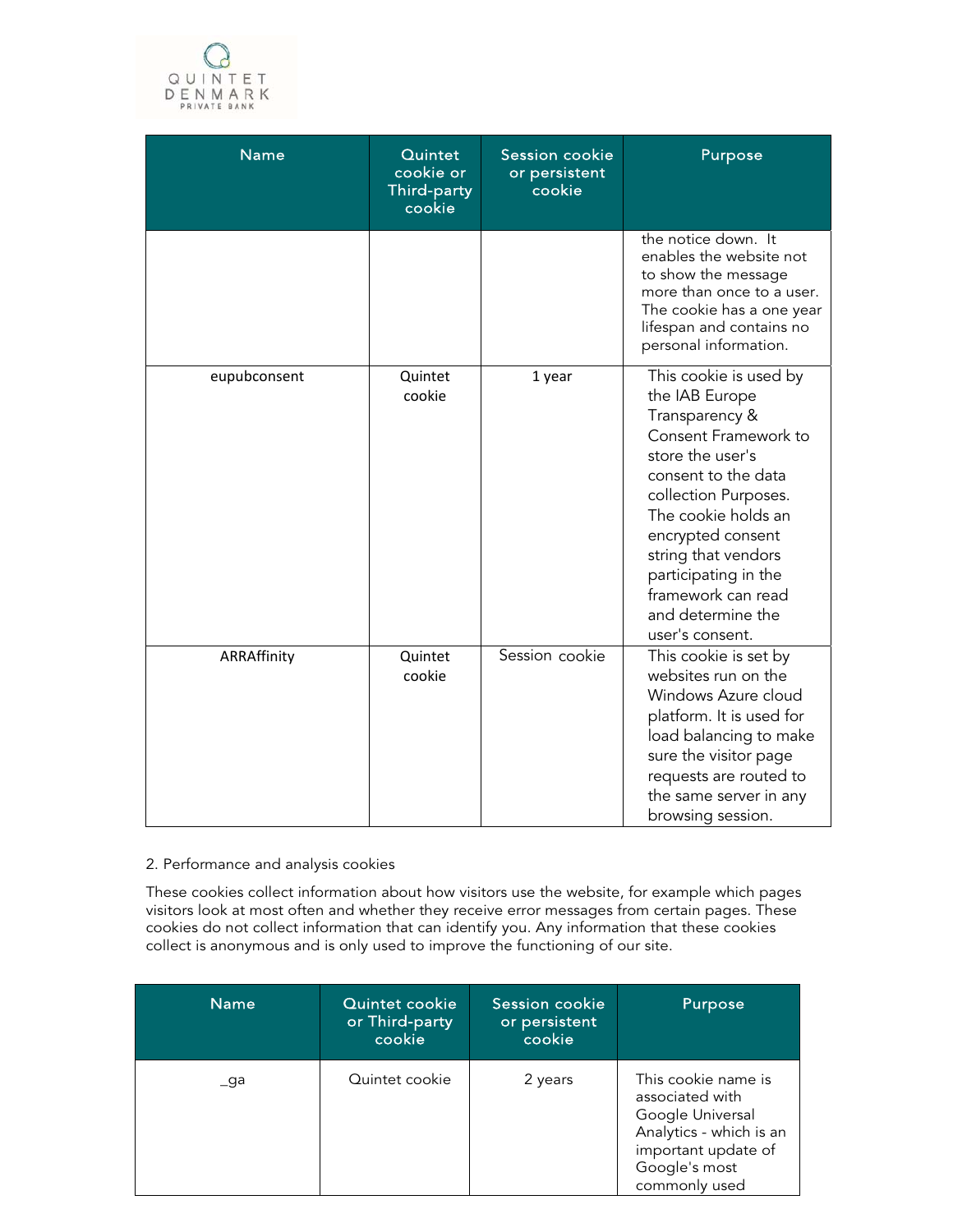

| <b>Name</b> | Quintet cookie<br>or Third-party<br>cookie | <b>Session cookie</b><br>or persistent<br>cookie | Purpose                                                                                                                                                                                                                                                                                                                                                                                                                     |
|-------------|--------------------------------------------|--------------------------------------------------|-----------------------------------------------------------------------------------------------------------------------------------------------------------------------------------------------------------------------------------------------------------------------------------------------------------------------------------------------------------------------------------------------------------------------------|
|             |                                            |                                                  | analytics service. This<br>cookie is used to<br>distinguish unique<br>users by assigning a<br>randomly generated<br>number as a customer<br>identifier. It is<br>included in each<br>request for a page on<br>a site and is used to<br>calculate visitor,<br>session and campaign<br>data for site analytics<br>reports. By default, it<br>expires after 2 years,<br>although it can be<br>customized by<br>website owners. |
| igid        | Quintet cookie                             | 24 hours                                         | This cookie name is<br>associated with<br>Google Universal<br>Analytics. Storage and<br>updating of a unique<br>value for each page<br>visited.                                                                                                                                                                                                                                                                             |
| _gat_UA-    | Quintet cookie                             | 0 days                                           | This is a pattern type<br>cookie set by Google<br>Analytics, where the<br>pattern element on<br>the name contains the<br>unique identity<br>number of the<br>account or website it<br>relates to. It appears<br>to be a variation of<br>the _gat cookie which<br>is used to limit the<br>amount of data<br>recorded by Google<br>on high traffic volume<br>websites.                                                        |
| vuid        | Third party                                | 2 years                                          | This is a pattern type<br>cookie set by Google<br>Analytics, where the<br>pattern element on<br>the name contains the<br>unique identity<br>number of the<br>account or website it<br>relates to. It appears<br>to be a variation of<br>the _gat cookie which                                                                                                                                                               |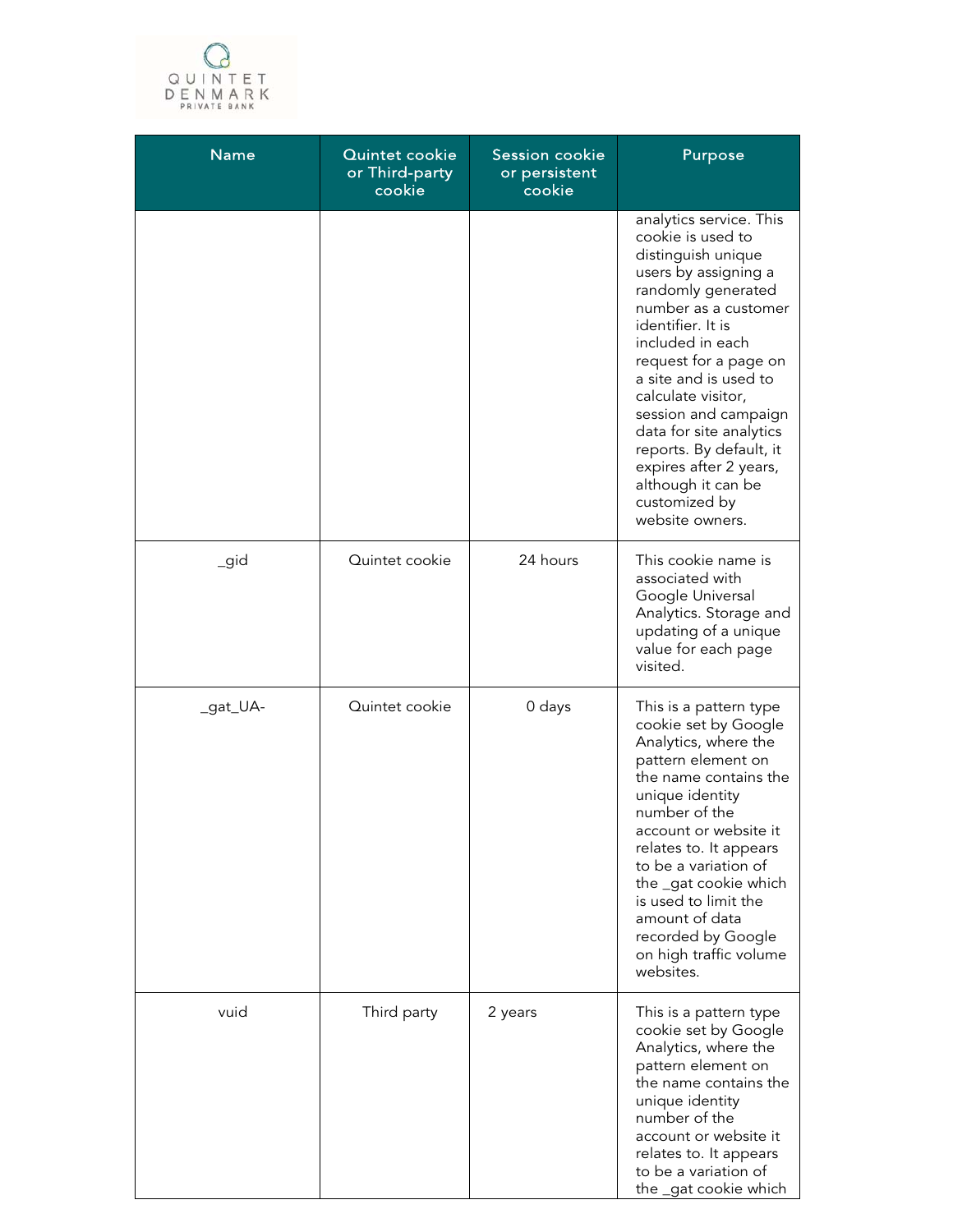

| <b>Name</b> | Quintet cookie<br>or Third-party<br>cookie | Session cookie<br>or persistent<br>cookie | Purpose                                                                                             |
|-------------|--------------------------------------------|-------------------------------------------|-----------------------------------------------------------------------------------------------------|
|             |                                            |                                           | is used to limit the<br>amount of data<br>recorded by Google<br>on high traffic volume<br>websites. |

#### 3. Functional cookies

We may use functional cookies that allow us to remember your preferences. For example, these cookies will save you from having to re-enter your username each time you access a site and remember your preference selection, such as the regional edition of the website you want to see when you log in. We may also use functional cookies to provide you with enhanced services that may, for example, allow you to view an online video or comment on a blog.

| <b>Name</b> | Quintet cookie or<br>Third-party<br>cookie | Session cookie or<br>persistent cookie | <b>Purpose</b>                                                                                                                                                                                                                                                                                                                                                            |
|-------------|--------------------------------------------|----------------------------------------|---------------------------------------------------------------------------------------------------------------------------------------------------------------------------------------------------------------------------------------------------------------------------------------------------------------------------------------------------------------------------|
| vuid        | Third party                                | 2 years                                | This is a pattern<br>type cookie set by<br>Google Analytics,<br>where the pattern<br>element on the<br>name contains the<br>unique identity<br>number of the<br>account or website<br>it relates to. It<br>appears to be a<br>variation of the gat<br>cookie which is<br>used to limit the<br>amount of data<br>recorded by Google<br>on high traffic<br>volume websites. |

#### 4. Behaviour-targeted advertising cookies

We and our advertisers may use cookies to provide you with advertisements that we think are appropriate for you, based on your interests. You may see these advertisements on our website and on other websites you visit. However, we do not tell our advertisers who you are.

| <b>Name</b> | Quintet cookie<br>or Third-party<br>Cookie | Session cookie<br>or persistent<br>cookie | Purpose                                                 |
|-------------|--------------------------------------------|-------------------------------------------|---------------------------------------------------------|
| _gat_gtag   | Quintet cookie                             | A few seconds                             | Google Analytics                                        |
| bscookie    | Third party                                | 2 years                                   | This domain is owned by<br>business<br>LinkedIn,<br>the |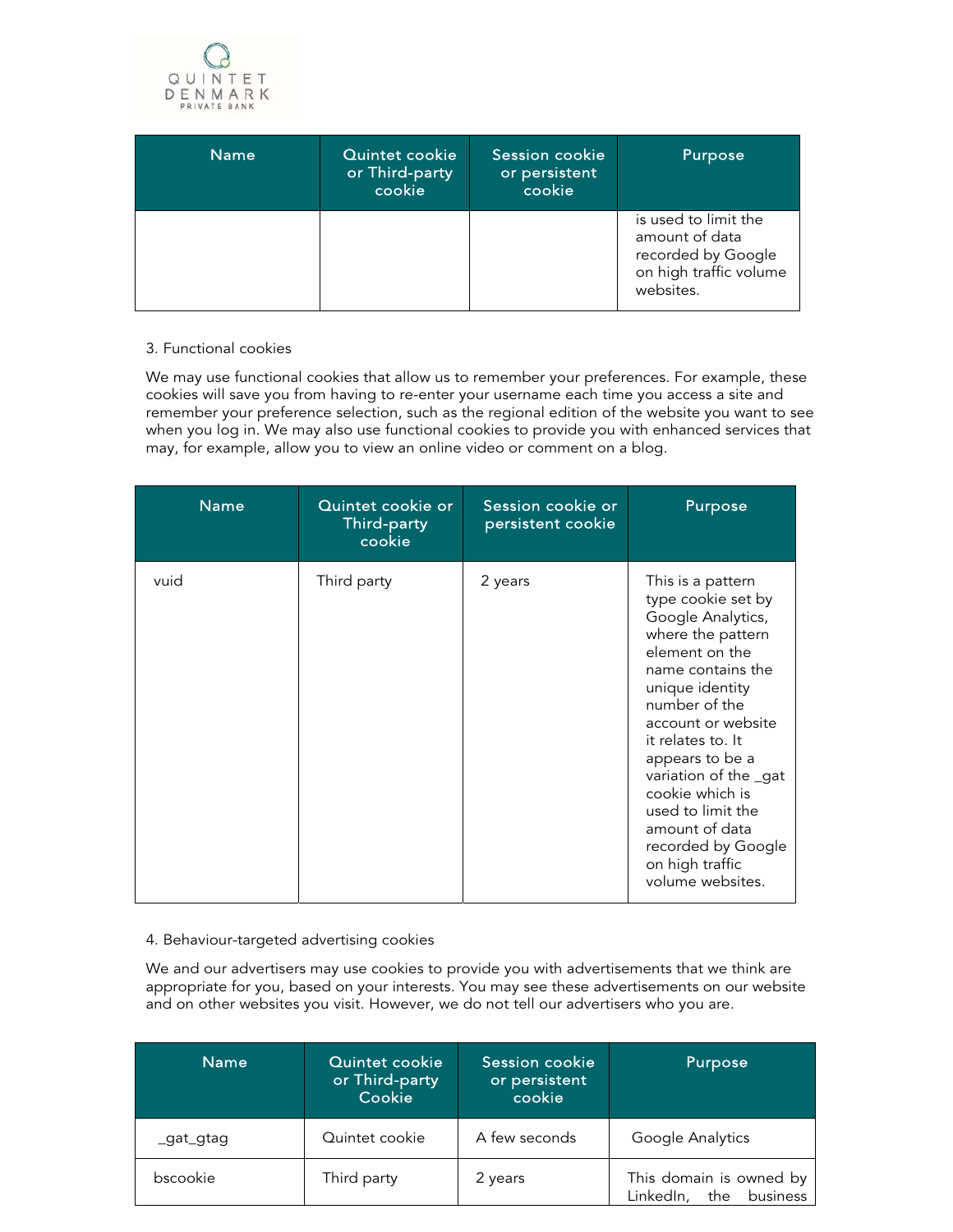

| <b>Name</b>      | Quintet cookie<br>or Third-party<br>Cookie | <b>Session cookie</b><br>or persistent<br>cookie | Purpose                                                                                                                                                                                                                                                                                                                                                                                                                                                                                                                                                                                                                                                    |
|------------------|--------------------------------------------|--------------------------------------------------|------------------------------------------------------------------------------------------------------------------------------------------------------------------------------------------------------------------------------------------------------------------------------------------------------------------------------------------------------------------------------------------------------------------------------------------------------------------------------------------------------------------------------------------------------------------------------------------------------------------------------------------------------------|
|                  |                                            |                                                  | networking platform. It<br>typically acts as a third<br>party host where website<br>owners have placed one<br>of its content sharing<br>buttons in their pages,<br>although its content and<br>services<br>be<br>can<br>embedded in other ways.<br>Although such buttons<br>add functionality to the<br>website<br>they are<br>on,<br>cookies are set regardless<br>of whether or not the<br>visitor has<br>active<br>an<br>Linkedin<br>profile,<br>or<br>agreed to their terms and<br>conditions.<br>For<br>this<br>reason it is classified as a<br>primarily<br>tracking/targeting<br>domain.                                                            |
| UserMatchHistory | Third party                                | 30 days                                          | This domain is owned by<br>LinkedIn, the<br>business<br>networking platform. It<br>typically acts as a third<br>party host where website<br>owners have placed one<br>of its content sharing<br>buttons in their pages,<br>although its content and<br>services<br>be<br>can<br>embedded in other ways.<br>Although such buttons<br>add functionality to the<br>website<br>they are<br>on,<br>cookies are set regardless<br>of whether or not the<br>visitor<br>has<br>active<br>an<br>profile,<br>Linkedin<br>or<br>agreed to their terms and<br>conditions.<br>For<br>this<br>reason it is classified as a<br>primarily<br>tracking/targeting<br>domain. |
| lang             | Third party                                | for<br>the<br>Just<br>session                    | This domain is owned by<br>the<br>LinkedIn,<br>business<br>networking platform. This<br>sub-domain is connected<br>with LinkedIn's marketing<br>enable<br>services<br>that<br>website owners to gain                                                                                                                                                                                                                                                                                                                                                                                                                                                       |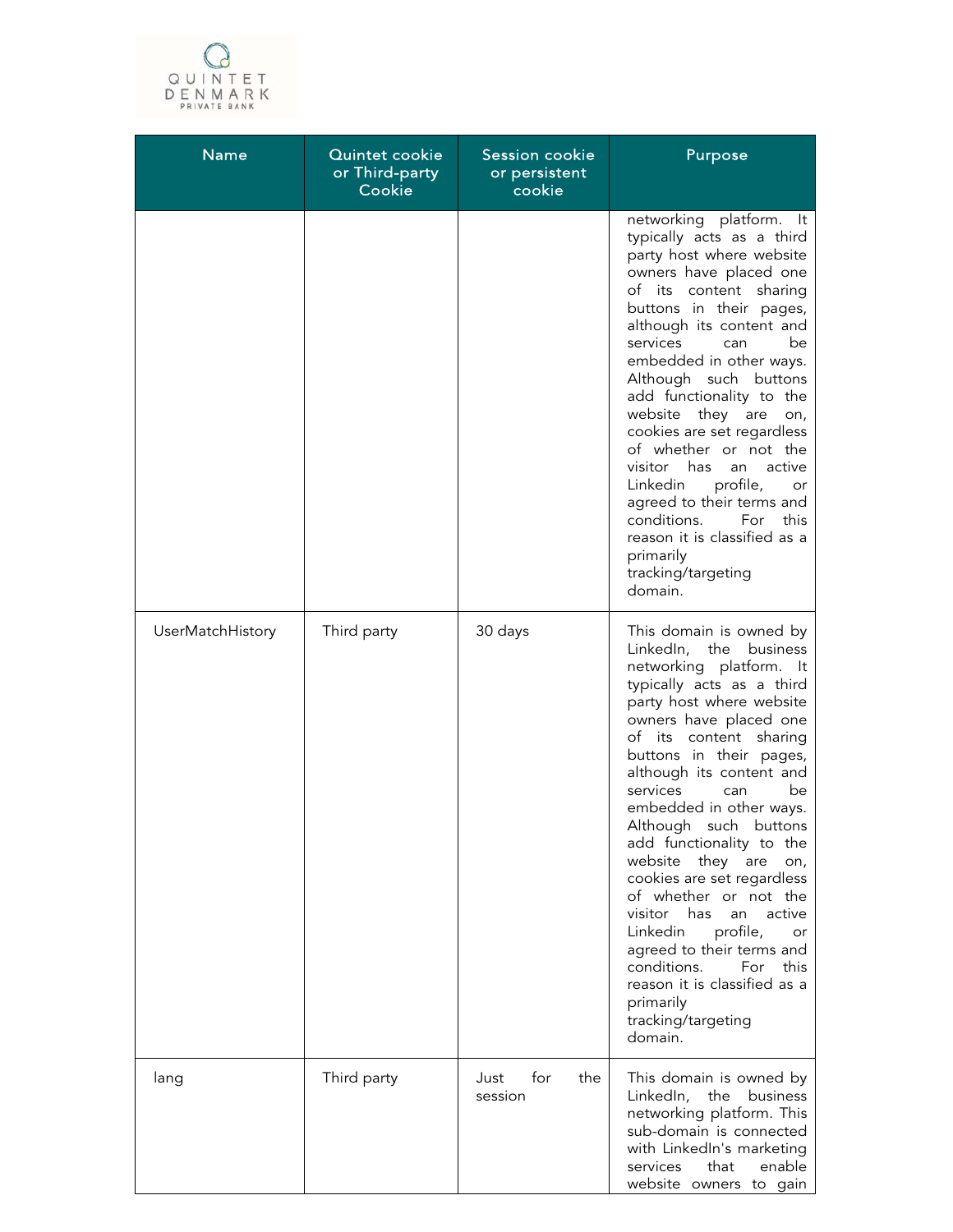

| <b>Name</b> | Quintet cookie<br>or Third-party<br>Cookie | Session cookie<br>or persistent<br>cookie | Purpose                                                                                                                                                                                                                                                                                                                                                                                                                                                                                                                                                                                                                                                    |
|-------------|--------------------------------------------|-------------------------------------------|------------------------------------------------------------------------------------------------------------------------------------------------------------------------------------------------------------------------------------------------------------------------------------------------------------------------------------------------------------------------------------------------------------------------------------------------------------------------------------------------------------------------------------------------------------------------------------------------------------------------------------------------------------|
|             |                                            |                                           | insight into types of users<br>on their site based on<br>LinkedIn profile data, to<br>improve targeting.                                                                                                                                                                                                                                                                                                                                                                                                                                                                                                                                                   |
| lidc        | Third party                                | 1 day                                     | This domain is owned by<br>LinkedIn, the<br>business<br>networking platform. It<br>typically acts as a third<br>party host where website<br>owners have placed one<br>of its content sharing<br>buttons in their pages,<br>although its content and<br>services<br>be<br>can<br>embedded in other ways.<br>Although such buttons<br>add functionality to the<br>they are<br>website<br>on,<br>cookies are set regardless<br>of whether or not the<br>has<br>active<br>visitor<br>an<br>profile,<br>Linkedin<br>or<br>agreed to their terms and<br>conditions.<br>For<br>this<br>reason it is classified as a<br>primarily<br>tracking/targeting<br>domain. |
| lang        | Third party                                | Just for session                          | This domain is owned by<br>LinkedIn,<br>the<br>business<br>networking platform. It<br>typically acts as a third<br>party host where website<br>owners have placed one<br>of its content sharing<br>buttons in their pages,<br>although its content and<br>services<br>be<br>can<br>embedded in other ways.<br>Although such buttons<br>add functionality to the<br>they are<br>website<br>on,<br>cookies are set regardless<br>of whether or not the<br>visitor has<br>active<br>an<br>Linkedin<br>profile,<br>or<br>agreed to their terms and<br>conditions.<br>For<br>this<br>reason it is classified as a<br>primarily<br>tracking/targeting<br>domain. |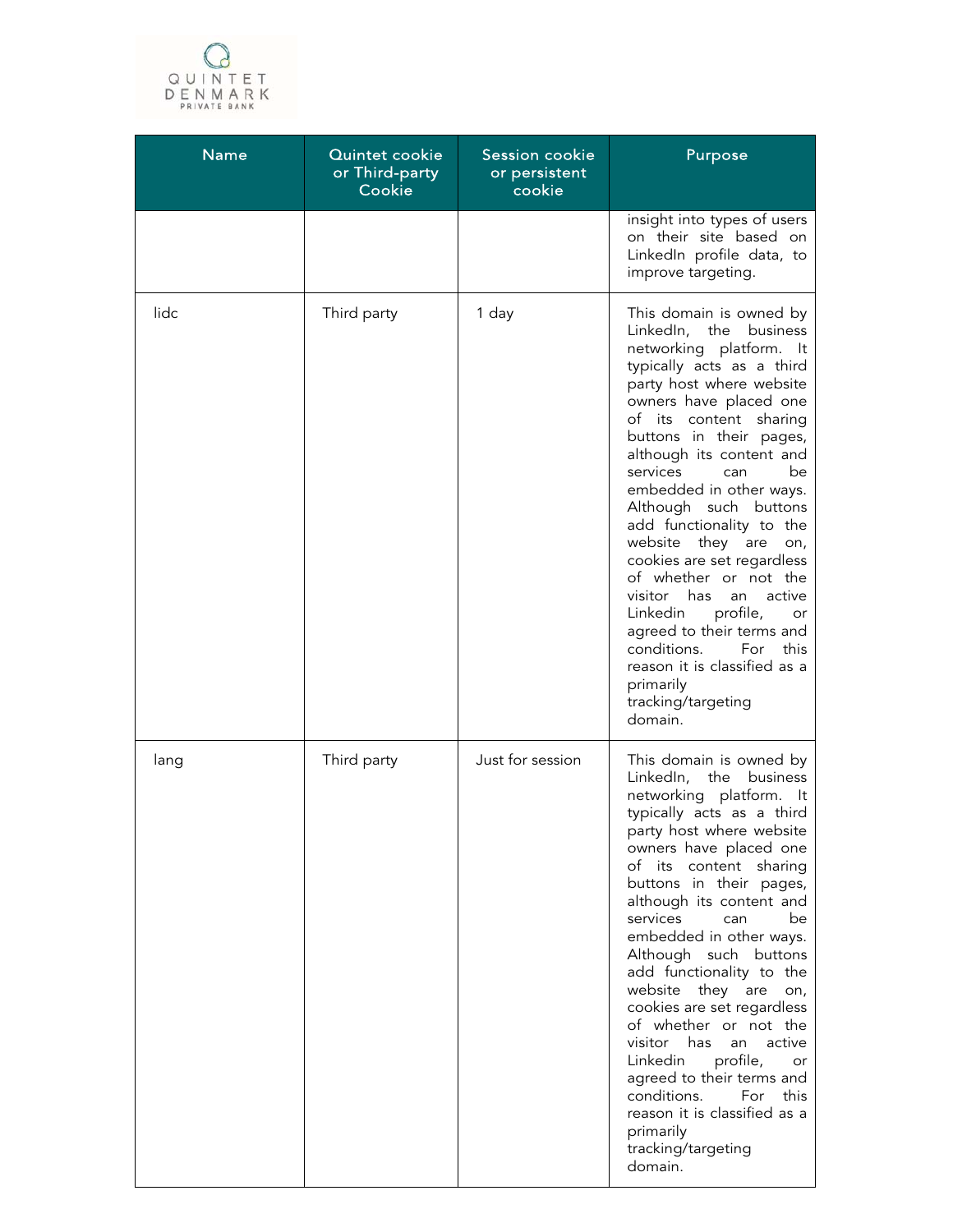

| <b>Name</b>          | Quintet cookie<br>or Third-party<br>Cookie | Session cookie<br>or persistent<br>cookie | Purpose                                                                                                                                                                                                                                                                                                                                                                                                                                                                                                                                                                                                                                                 |
|----------------------|--------------------------------------------|-------------------------------------------|---------------------------------------------------------------------------------------------------------------------------------------------------------------------------------------------------------------------------------------------------------------------------------------------------------------------------------------------------------------------------------------------------------------------------------------------------------------------------------------------------------------------------------------------------------------------------------------------------------------------------------------------------------|
| bcookie              | Third party                                | 2 years                                   | This domain is owned by<br>LinkedIn, the business<br>networking platform. It<br>typically acts as a third<br>party host where website<br>owners have placed one<br>of its content sharing<br>buttons in their pages,<br>although its content and<br>services<br>be<br>can<br>embedded in other ways.<br>Although such buttons<br>add functionality to the<br>website they are<br>on,<br>cookies are set regardless<br>of whether or not the<br>visitor has<br>active<br>an<br>profile,<br>Linkedin<br>or<br>agreed to their terms and<br>conditions.<br>For<br>this<br>reason it is classified as a<br>primarily<br>tracking/targeting<br>domain.       |
| $li\_gc$             | Third-party                                | 2 years                                   | This domain is owned by<br>LinkedIn, the business<br>networking platform. It<br>typically acts as a third<br>party host where website<br>owners have placed one<br>of its<br>content sharing<br>buttons in their pages,<br>although its content and<br>services<br>be<br>can<br>embedded in other ways.<br>Although such buttons<br>add functionality to the<br>website they are<br>on,<br>cookies are set regardless<br>of whether or not the<br>visitor<br>has<br>active<br>an<br>Linkedin<br>profile,<br>or<br>agreed to their terms and<br>conditions.<br>For<br>this<br>reason it is classified as a<br>primarily<br>tracking/targeting<br>domain. |
| AnalyticsSyncHistory | Third-party                                | 30 days                                   | This domain is owned by<br>LinkedIn,<br>the business<br>networking platform. It<br>typically acts as a third<br>party host where website                                                                                                                                                                                                                                                                                                                                                                                                                                                                                                                |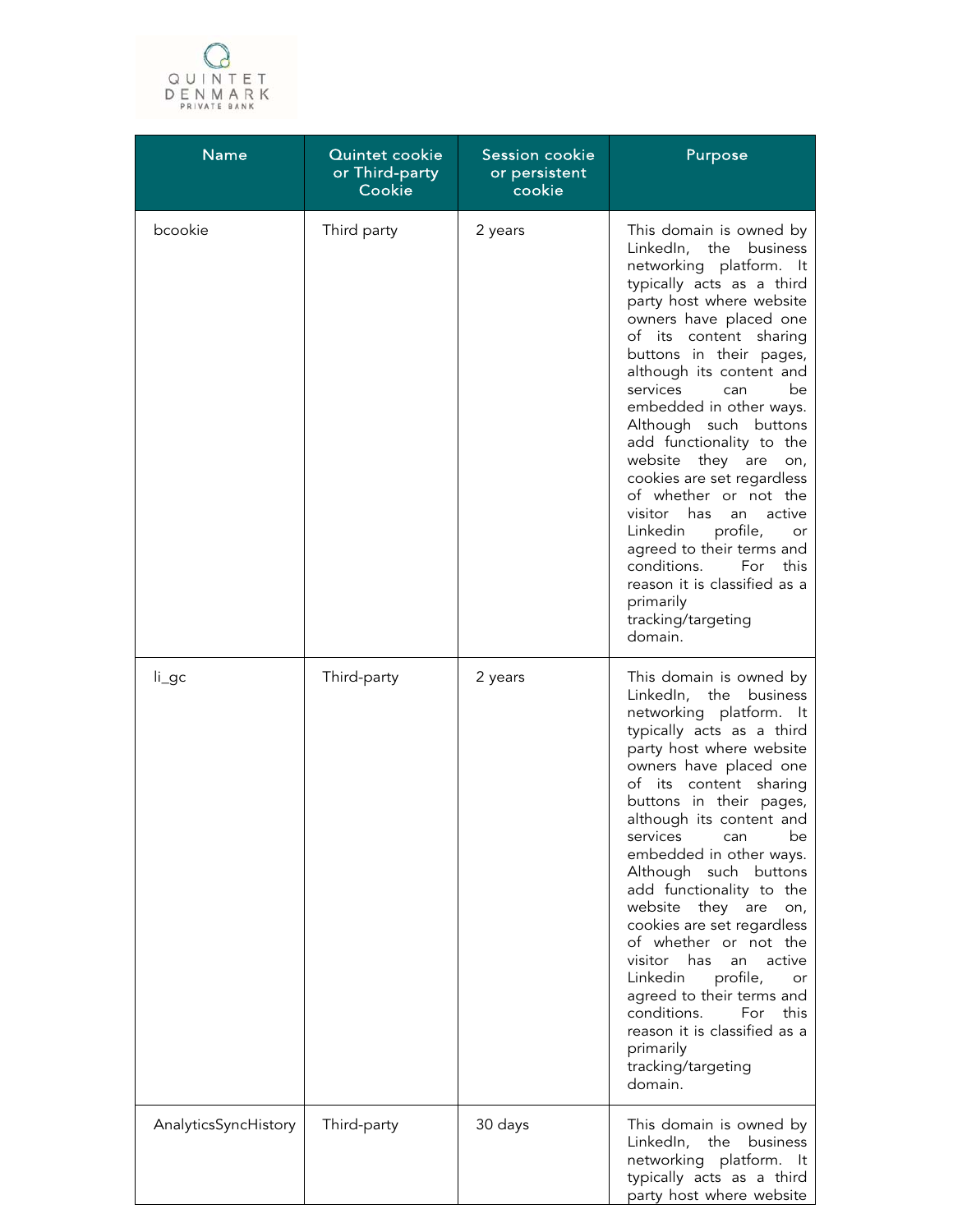

| <b>Name</b> | Quintet cookie<br>or Third-party<br>Cookie | Session cookie<br>or persistent<br>cookie | Purpose                                                                                                                                                                                                                                                                                                                                                                                                                                                                                     |
|-------------|--------------------------------------------|-------------------------------------------|---------------------------------------------------------------------------------------------------------------------------------------------------------------------------------------------------------------------------------------------------------------------------------------------------------------------------------------------------------------------------------------------------------------------------------------------------------------------------------------------|
|             |                                            |                                           | owners have placed one<br>of its content sharing<br>buttons in their pages,<br>although its content and<br>services can<br><sub>he</sub><br>embedded in other ways.<br>Although such buttons<br>add functionality to the<br>website they are on,<br>cookies are set regardless<br>of whether or not the<br>visitor has an active<br>Linkedin profile, or<br>agreed to their terms and<br>conditions. For this<br>reason it is classified as a<br>primarily<br>tracking/targeting<br>domain. |

# Data disclosure

To meet the purposes for which we collect and use your personal data, we may share your personal data with other entities within the Quintet Group, with our service providers which support us technically in the provision of our website and services, with public administrations and related bodies to the extent necessary for us to comply with any applicable laws and regulations as well as with potential purchasers of, or investors in, some or all of our business, and with their advisors and financiers where we have a legitimate interest to do so.

# How we protect your personal data?

We have implemented administrative, technical and physical safeguards for our websites to protect your personal data from loss, misuse, unauthorised access, disclosure, unauthorised alteration or unlawful destruction. In addition, we require such service providers to put in place appropriate technical and organisational security measures in respect of any of this personal data.

# Your rights

You have the following rights regarding the use of your personal data by us (subject to applicable exemptions):

- right to access the personal data held about you and receive additional information about how it is processed;
- right to correct any inaccurate and complete any incomplete personal data;
- right to delete your personal data from our systems, e.g. where the personal data is no longer necessary in relation to the specified purposes;
- right to restrict the processing of your personal data in certain circumstances, e.g. where you contest its accuracy or object to processing;
- right to receive your personal data in an interoperable format, or have it directly transmitted to another organisation;
- right to withdraw your consent at any time where you have provided us with your